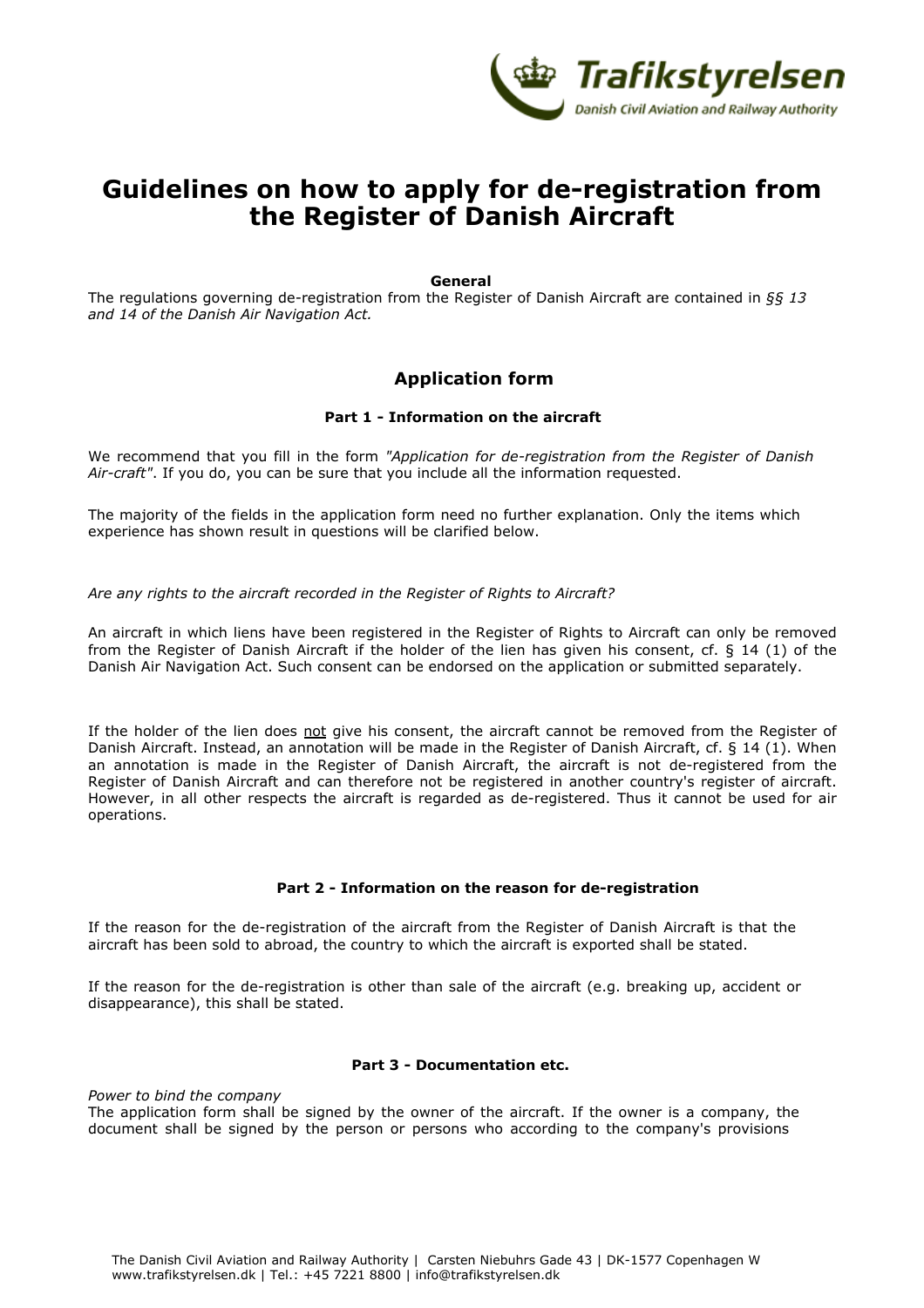regulating the power to bind the company can make arrangements on behalf of the company. Documentation for the powers of the signer/signers to make arrangements on behalf of the company can be found in the Central Business Register (virk.dk). If the company is not registered in the Central Business Register, or if it is a firm, a union or a club etc., the articles and signed minutes from the latest general meeting or certification by a notary shall be enclosed. (Regarding certification by a notary, see below.)

#### *Power of Attorney*

The owner of the aircraft always has the possibility to give another person Power of Attorney to sign the different document to be used in connection with the registration of the aircraft. It must clearly appear from the Power of Attorney that the person in question can sign exactly the document in question. The Power of Attorney shall be signed by the owner of the aircraft. If the owner is a company, the document shall be signed by the person or persons who according to the company's provisions regulating the power to bind the company can make arrangements on behalf of the company. Documentation for the powers of the signer/signers to make arrangements on behalf of the company can be found in the Central Business Register (virk.dk). If the company is not registered in the Central Business Register, or if it is a firm, a union or a club etc., the articles and signed minutes from the lat-est general meeting or certification by a notary shall be enclosed. (Regarding certification by a notary, see below.)

The original Power of Attorney shall always be shown to the Danish Civil Aviation and Railway Authority.

#### *Certification by a notary*

If a document is signed by a foreign company, the company's power to bind the company shall as an overriding rule be documented by a certification by a notary. The notary shall confirm the competence of the signer/signers to make arrangements on behalf of the company. It is very important that the notary confirms that the signer/signers can sign exactly the document in question on behalf of the company (Bill of Sale, Power of Attorney etc.). A certification by a notary meeting the above-mentioned requirements may be worded as follows:

"On this [date] day of [month and year] before me personally appeared [the name of the person who has signed the application for exemption or the power of attorney], a person known to me (or proved to me on the basis of satisfactory evidence) to be the person whose name is subscribed in the within document and proved to that on the basis of satisfactory evidence that he/she was duly authorised to sign and execute the same on behalf of [the name of the company that owns the aircraft].

Witness by hand and official seal.

#### [Signature and seal of the notary]"

Thus it is not satisfactory that the notary merely stamps and signs the document in question. Neither is it satisfactory that the signer's identity and/or position is certified by the notary.